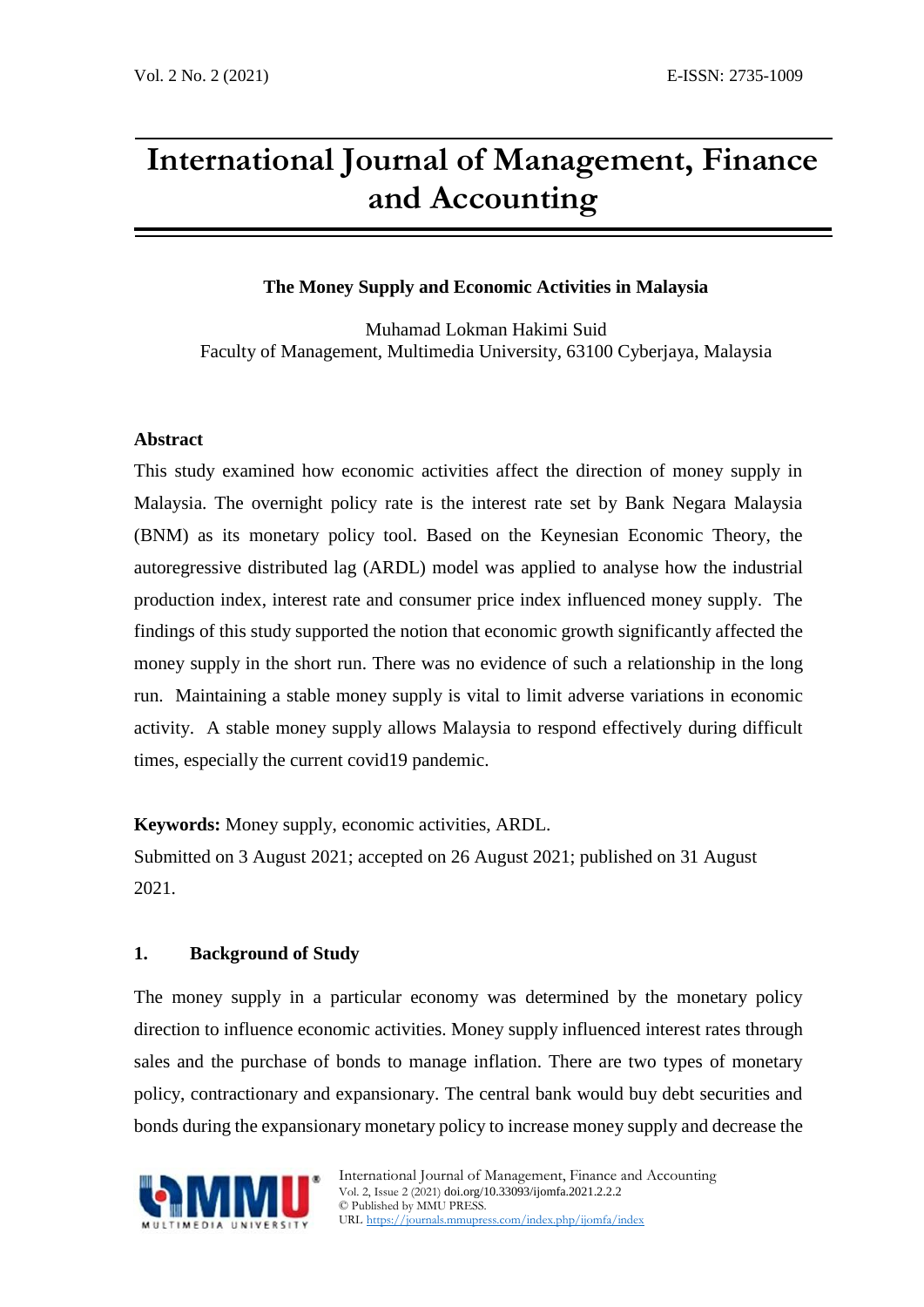market interest rates. The expansionary policy was essential to cushion economic downturns like the current covid-19 pandemic and reduce the financial burden of borrowers.

In contrast, contractionary monetary policy reduced money supply, resulting in higher interest rates, reduced aggregate demand and curb rising prices. Either expansionary or contractionary were subjected to economic conditions. In the case of inflation, the policy that can be implemented is contractionary monetary policy and the supply of money would be reduced. In the economic downturn or recession, unemployment was high and expansionary policy would most likely be implemented. An increase in the supply of money encourages consumption and reduces unemployment.

The focus of this study is Malaysia, located in Southeast Asia, with a population of 32.37 million people (DOSM, 2020). Its Gross Domestic Product (GDP) growth plunged in the first quarter of 2020 by 0.7%, with an unemployment rate of 5% in April 2020. Due to travel ban, movement control order and social distancing, the airline industry, hospitality industry and travel industry were adversely affected. Since 7 July 2020, the overnight policy rate (OPR) was maintained at 1.75% to boost private consumption and stimulate economic growth. A lower OPR would reduce interest payments of existing borrowings. The rate cut will lower the cost of borrowing. See Figure 1 for details of the OPR.



**Figure 1: Overnight Policy Rate, 2014 - 2020** 

Sources from Bank Negara Malaysia

A reduction in OPR can be achieved through an expansionary policy of increasing the money supply. In this study, the monetary aggregate M2 was used as the proxy for the money supply. M2 in Malaysia consists of cash and demand deposits (M1), savings,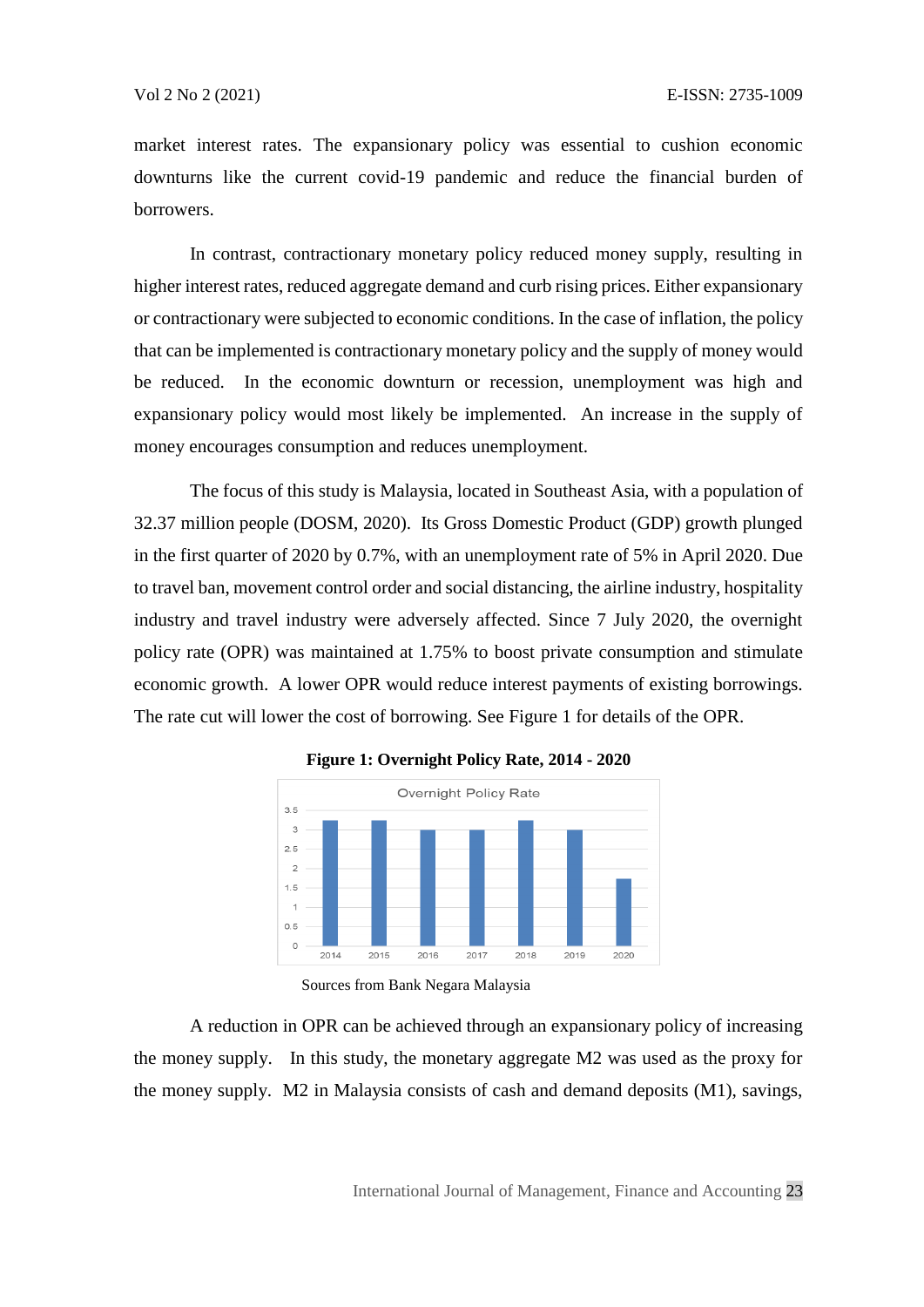fixed deposits, the negotiable instrument of deposits, repurchase agreements, foreign currency deposits and other deposits. See Figure 2 for the details of M2 in Malaysia.



**Figure 2: Monetary Aggregate (M2), 2013 - 2020** 

The impact of the monetary policy varies based on the economic situation and the feedback effect of households, private firms and the public sector. This study addressed the challenges of macroeconomic issues affecting the money supply. Since the impact of money supply on the economy in the short or long run is uncertain, this study examines the short-run and long-run causal effects of macroeconomic factors on the money supply. In the next section of this study, the literature review research methodology and findings were presented. The paper ended with some concluding remarks.

### **2. Keynes's Theory of Money Demand**

Keynes' liquidity preference theory postulated that real money demand was the function of interest rate and aggregate output. According to Keynes, when holding money and the interest rate should be considered since it is the opportunity cost of holding money. In such a situation where the interest rate is high, the opportunity cost to hold money is high. Keynes also considered that transactions and precautionary demand for money would increase proportionately with aggregate income.

When the economy is in equilibrium, money demand equals money supply. Therefore, it can be deduced that the money supply would be affected by interest rate and aggregate output.

Sources from Bank Negara Malaysia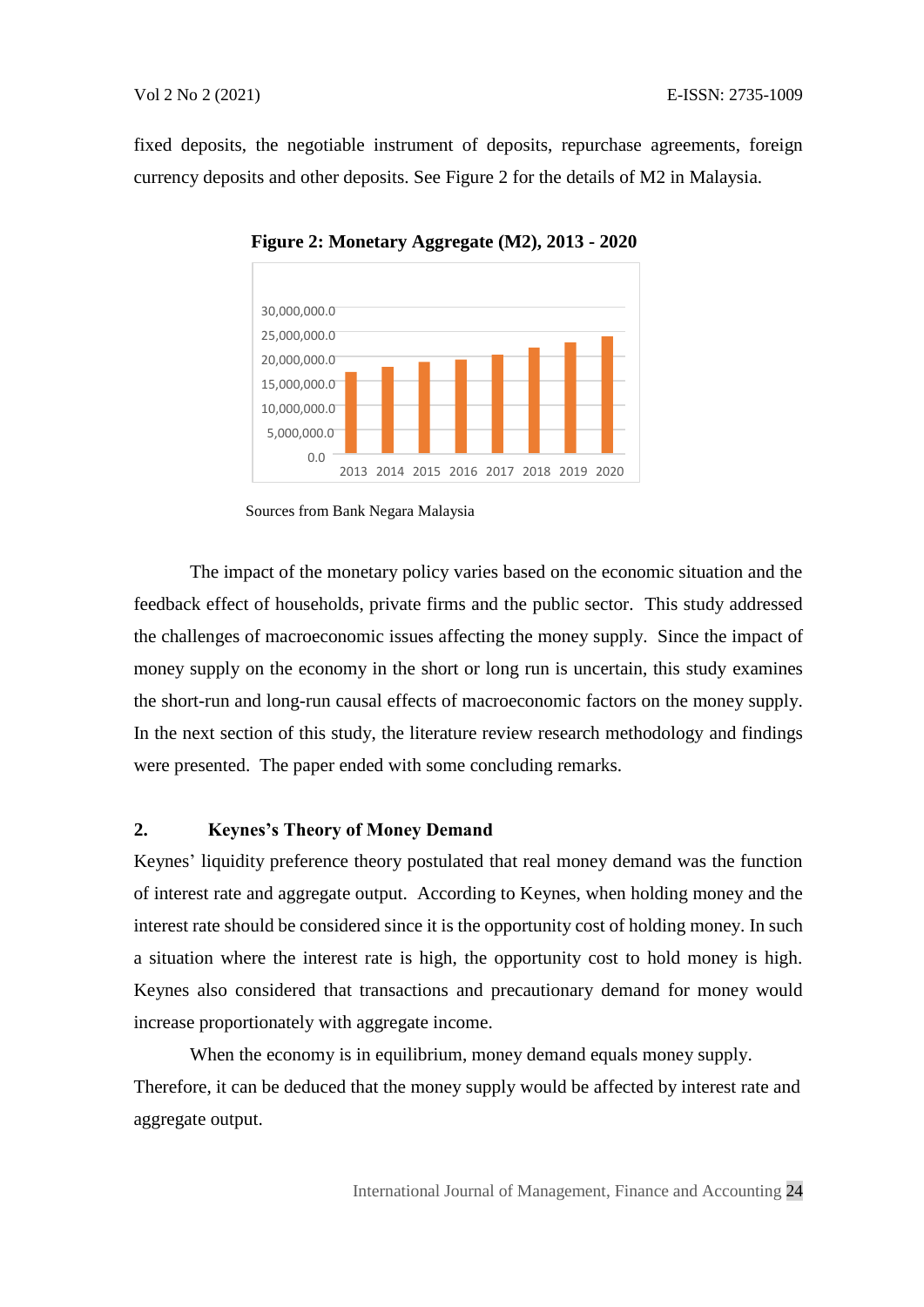#### **3. Monetary Policy, Economic Activities, Inflation and Interest Rate**

Based on the existing study by Akalpler & Duhok (2018), they studied the significance of monetary policy and economic growth in Malaysia. They examined interest rate, inflation, money supply and growth in GDP by using the OLS and ADF unit root tests. They discovered that there was a positive significance between economic growth and the monetary instruments. In Vietnam, the money supply was closely regulated to avoid negative economic impacts (Doan Van, 2020). Balancing GDP growth and velocity of money were vital to minimize pressure on money supply and prices of goods and services.

The money supply was found to positively affect economic growth (Uduakobong, 2014; Chude, Nkiru Patricia Chude; 2017). A study discovered short-term and long-term relationships between M3 and GDP (Dingela, Siyasanga and Khobai, 2019). Based on Keynes' liquidity preference theory, Twinoburyo & Odhiambo (2018) discovered that money's supply would adjust quickly to changes in the price level.

Money supply, interest rate, and inflation were found to significantly affect the GDP (Ayub & Shah, 2015; Kaplan & Gungor, 2017). The monetary policy supported the objectives of price stability and economic growth of Pakistan (Ayub & Shah, 2015). An increase in money supply will increase prices and boost economic activities in Turkey (Kaplan & Gungor, 2017). Most studies agreed on the causal relay between nominal monetary aggregates to nominal income but, the variation of how nominal income manifested between real output and prices remains unsolved.The policymakers need to implement a policy that could promote economic activities.

#### **4. Estimation Model**

The interactions between overnight policy rate, consumer price index, industrial production index and money supply (M2) were examined using the Autoregressive Distributed Lag (ARDL) model. The ARDL model was suited for mixed stationery of the time series of the estimation model. Based on Keynes Liquidity Preference Theory, the estimation model is stated as follows:-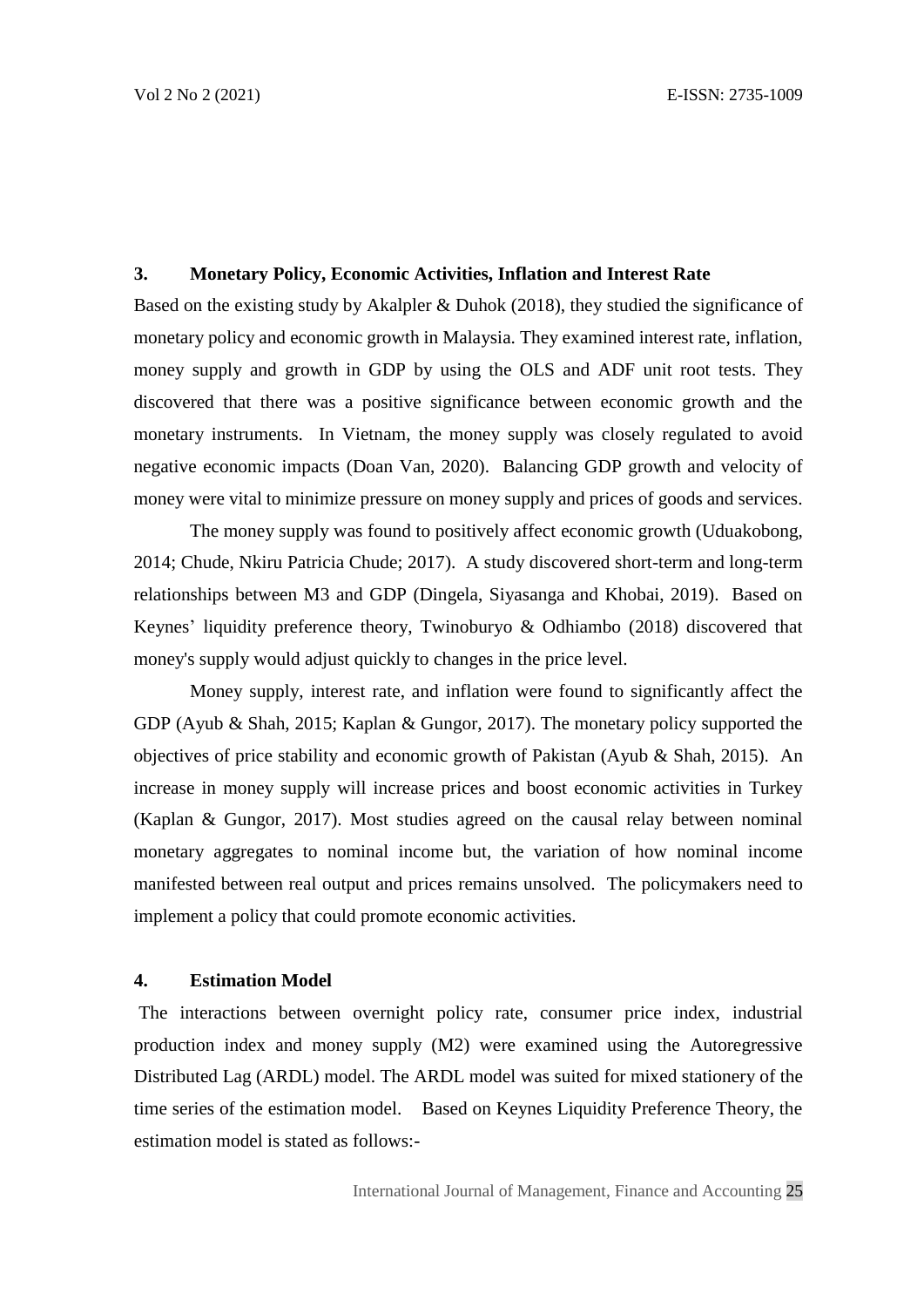$$
M2=f(INT, Y, CPI)
$$
 (1)

where M2 represents money supply, the overnight policy rate (INT) is the proxy of interest rates, industrial production index (Y) is the proxy of economic output and consumer price index (CPI) is the proxy for the general price level.

The monthly data series were employed to investigate the relationship between the variables. Data on CPI were collected from the International Monetary Fund's International Financial Statistics, Y was obtained from the World Bank database and opr were obtained from the Bank Negara Malaysia monthly statistics. The ARDL-Unrestricted VECM model was estimated as Equation (2).

$$
\Delta LM2_t = \alpha_0 + \alpha_1 LY_{t-i} + \alpha_2 LINT_{t-i} + \alpha_3 L CPI_{t-i} + \sum_{i=1}^{\rho} \alpha_{4i} \Delta LY_{t-i} + \sum_{i=1}^{q} \alpha_{5i} \Delta LINT_{1t-i} + \sum_{i=1}^{r} \alpha_{6i} \Delta L CPI_{t-i} + \varepsilon_t
$$
\n(2)

All variables were transformed to logarithm form and  $\Delta$  is the first difference, and  $\varepsilon$  is the error term. Next, the ARDL reduced form of Equation (3) was estimated based on the retain error term of Equation (2) as follows:

$$
\Delta LM2_t = C_0 + \sum_{i=1}^{\rho} \alpha_{4i} \Delta LY_{t-i} + \sum_{i=1}^{q} \alpha_{5i} \Delta LINT_{1t-i} + \sum_{i=1}^{r} \alpha_{6i} \Delta L CPI_{t-i} + \partial \mu_{t-1} + \varepsilon
$$
 (3)

The ADF test was used for the unit root test. The ARDL bounds testing was applied to check for the long-run relationship between variables. Diagnostic tests for heteroscedasticity, multi-collinearity, normality and stability were also examined.

#### **5. Results**

The ADF results showed that the null hypothesis of non-stationary I(0) could not be rejected at levels. Therefore, the test further proceeded at first difference. At the 1% and 5% significance level, the ADF tests revealed that data series for LM2, LINT and LCPI were stationary, respectively, at constant and with the trend. At the 1% significance level, the ADF tests revealed that LY was stationary at constant and with trend. Based on the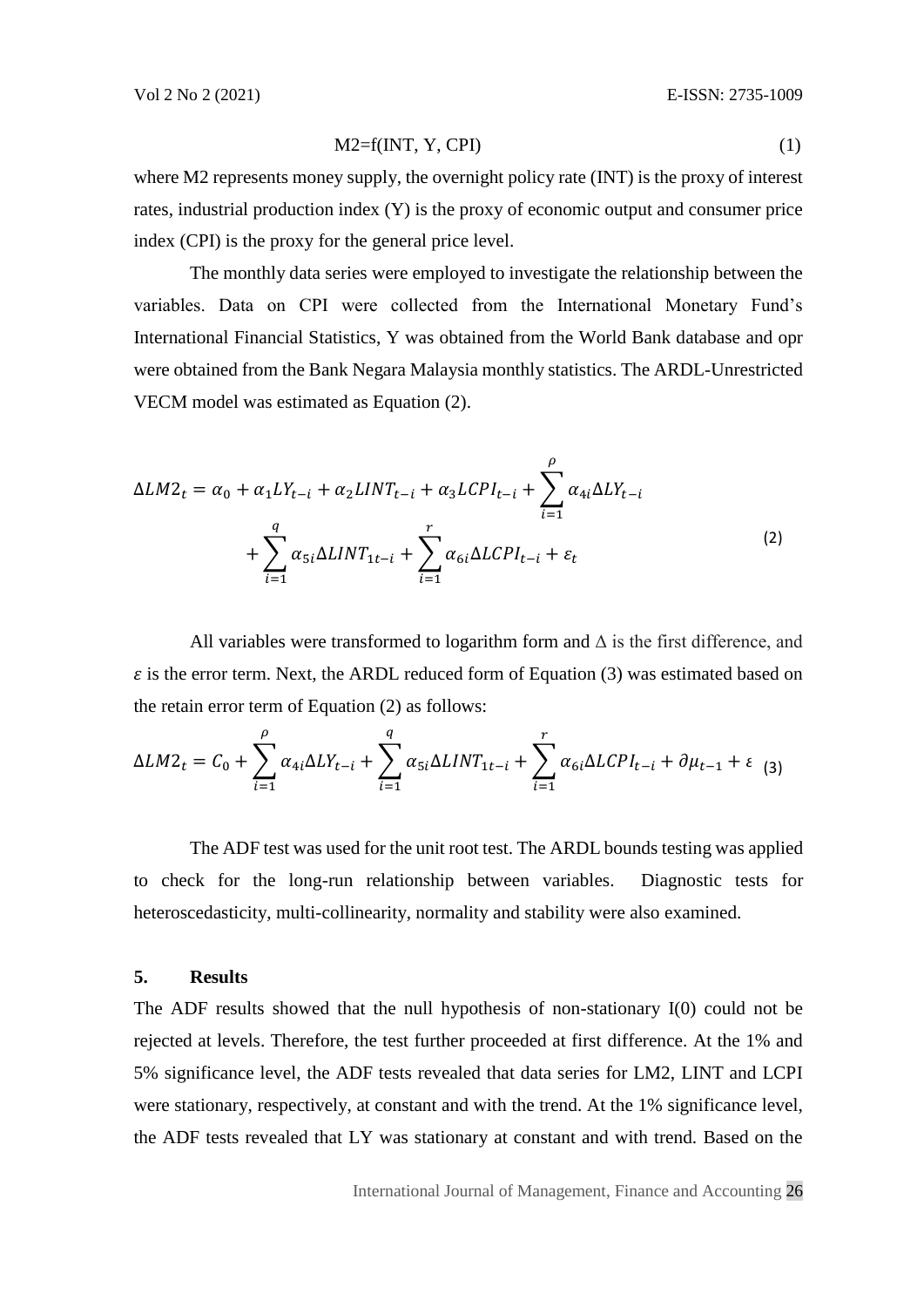results obtained, there was a mixture of stationarity at levels and first difference. Therefore, this study will employ the ARDL-bounds test to check for cointegration.

**Table 1: ADF Unit Root**

| Table 1. ADF UIII NOOL |              |              |               |                         |  |  |  |  |
|------------------------|--------------|--------------|---------------|-------------------------|--|--|--|--|
|                        |              | At Levels    |               | <b>First Difference</b> |  |  |  |  |
| <b>Variables</b>       | Constant     | Trend        | Constant      | Trend                   |  |  |  |  |
| LM2                    | 0.6593       | $-2.2341$    | $-7.9742***$  | $-8.0387***$            |  |  |  |  |
| LY                     | $-4.4464***$ | $-5.3308***$ | $-11.1979***$ | $-11.1193***$           |  |  |  |  |
| <b>LINT</b>            | $-0.4875$    | $-1.0251$    | $-3.1280**$   | $-3.4774***$            |  |  |  |  |
| <b>LCPI</b>            | $-2.3765$    | $-2.3615$    | $-6.3604***$  | $-6.7176***$            |  |  |  |  |
|                        |              |              |               |                         |  |  |  |  |

Notes: \*\*\* and \*\* stand for rejecting the null hypothesis at the 1% and 5% levels.

The lag selection was based on the AIC criterion of lag 1. The F-statistics of the ARDL bounds test were applied based on the Pesaran et al. (2001) estimation technique. Based on the results from the F-statistics, there was long-run cointegration running from independent variables to LM2 at 1% significance level.

| Model        | F-statistic |                    |
|--------------|-------------|--------------------|
| LM2          | 8.3543***   |                    |
| Significance | Lower Bound | <b>Upper Bound</b> |
| Level        | I(0)        | I(1)               |
| 10%          | 2.37        | 3.2                |
| 5%           | 2.79        | 3.67               |
| 2.5%         | 3.15        | 4.08               |
| 1%           | 3.65        | 4.66               |

**Table 2: ARDL Bounds Test**

Notes: \*\*\* stands for the rejection of the null hypothesis at the 1% level.

The short-run findings are illustrated in Table 2. The results obtained that economic growth has a positive and significant impact on the money supply. The results further suggested that interest rates and prices also positively and significantly impact money supply in the short run. There was a long-term relationship among the variables selected.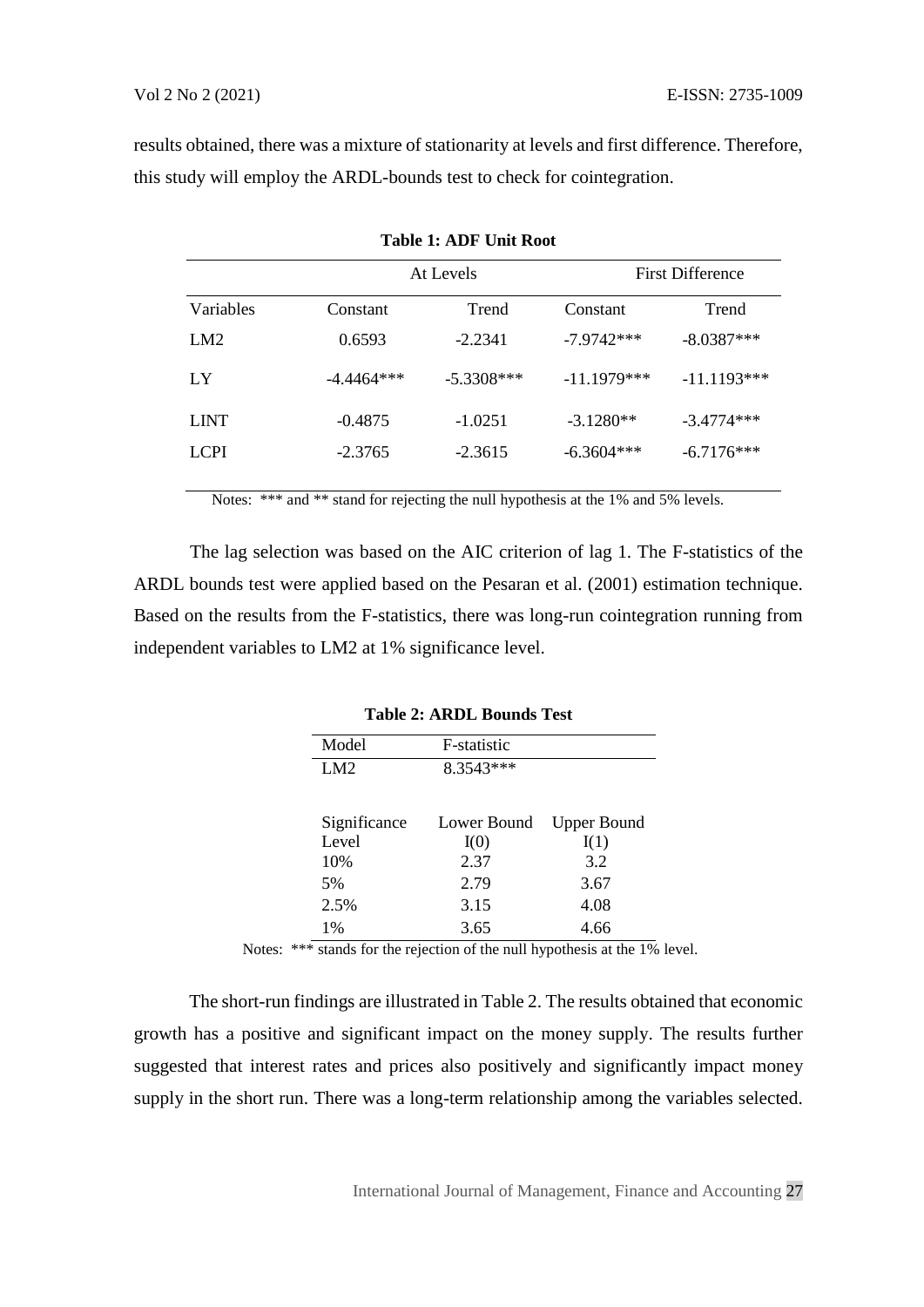The observation implies that the departure from the long-term growth path due to a particular shock is adjusted by 6% yearly.

| Short-run<br>Variable | Coefficient | Std. Error | t-statistic  |
|-----------------------|-------------|------------|--------------|
| D(LY)                 | 3.12E-13    | 9.95E-14   | 3.1374***    |
| D(LINT)               | 4.69E-13    | 5.97E-14   | 7.8501***    |
| D(LCPI)               | $-5.33E-12$ | 8.72E-13   | $-6.1121***$ |
| <b>ECT</b>            | $-0.06323$  | 0.011887   | $-5.3196***$ |
|                       |             |            |              |
| Long-run              |             |            |              |
| Variable              | Coefficient | Std. Error | t-Statistic  |
|                       |             |            |              |
| LY                    | 101.3482    | 4216.565   | 0.024036     |
| <b>LINT</b>           | 2.018988    | 93.38938   | 0.021619     |
| LCPI                  | $-233.727$  | 9813.555   | $-0.02382$   |

**Table 4: The Short-run and Long-run Coefficients Estimates for LM2** 

Notes: \*\*\* stands for the rejection of the null hypothesis at the 1% level.

#### **6. Discussions**

The short-run results illustrated a positive and significant impact of economic activities represented by the industrial production index on the money supply. The short-run effect that ran from LY to LM2 at 1% level supported He's (2017) findings. He (2017) found a significant positive relationship in Chine's real GDP resulted from the increase in its money supply. As the business grew and spending increased, the demand for money also increased, resulting in more money supply in the market as a medium of transaction. When the money supply increases over time, it will cause more funds available for investment and consumption. Therefore, the increase in firms' ability and willingness to invest would improve the future of economic output (He, 2017).

When prices are high, it will cause the implementation of a contractionary monetary tool of decreasing the money supply. Hence the inverse relationship between money supply and inflation or consumer price index (Ahiabor, 2013). In Vietnam, reducing money growth was an effective policy tool to curb inflation (Khieu, 2021). The continuous increase in the money supply would cause inflation in the long run (Doan Van, 2020).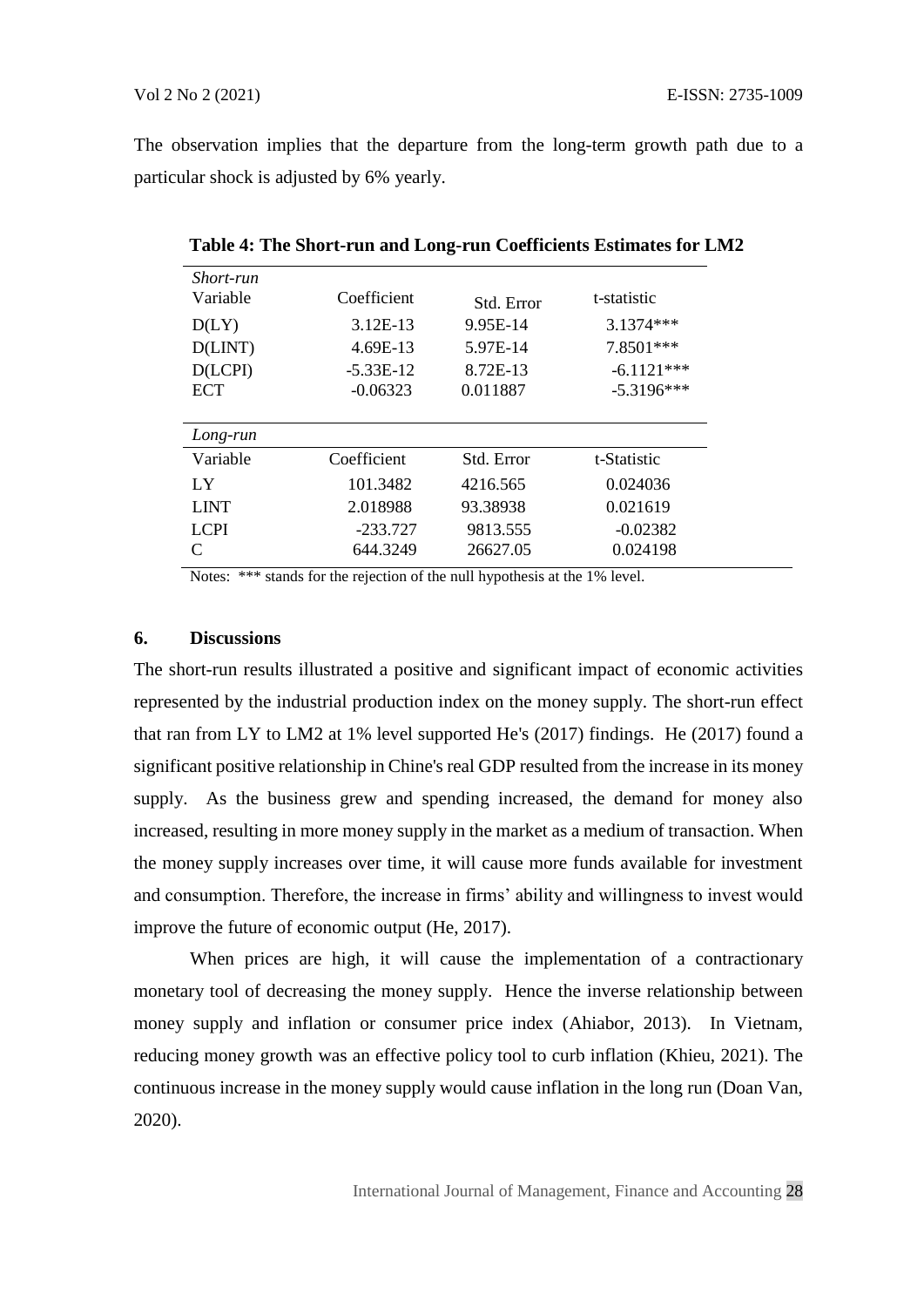There was a positive relationship between the overnight policy rate and the money supply. The crowding-out effect of the demand for money would eventually affect the quantity of money supplied. When OPR falls, the demand for money will increase due to the lower opportunity cost to hold money. As a result, the quantity of money supply in the money market will be relatively lower due to the rise in demand for money.

#### **7. Conclusion**

Using the monthly data from 2015 to 2020, the ARDL model has been approached to estimate the short and long-run relationship of the selected macroeconomic factors (industrial production index, overnight policy rate and consumer price index) and Monetary policy (money supply). It could be concluded that the attempt to boost Malaysia's economy by increasing the money supply may cause the economy to overheat, leading to inflation and unstable prices. The direction of monetary policy has to be monitored closely to mitigate any adverse effect on the economy.

This study examined the relationship between macroeconomic factors and monetary policy. Over circulated money in the market might cause the economy to overheat, push prices to a varying level, and crowd out effect.

Maintaining a stable money supply is vital to limit adverse variations in economic activity. A stable business policy would avoid random disruptions in an economic activity where the money supply is stable. A stable money supply allows countries to respond during difficult times, especially the current covid19 pandemic.

#### **References**

- Ahiabor, G. (2013). The Effects of Monetary Policy on Inflation in Ghana. *E-Journals IISTE*, *3*(12), 82–91.
- Akalpler, E., & Duhok, D. (2018). Does monetary policy affect economic growth: evidence from Malaysia. *Journal of Economic and Administrative Sciences*, *34*(1), 2–20. https://doi.org/10.1108/jeas-03-2017-0013
- Ayub, S., & Shah, F. M. (2015). Impact of Monetary Policy on Gross Domestic Product ( GDP ). *Asian Journal of Business and Management*, *03*(06), 470–478. <https://ajouronline.com/index.php/AJBM/article/view/3334>